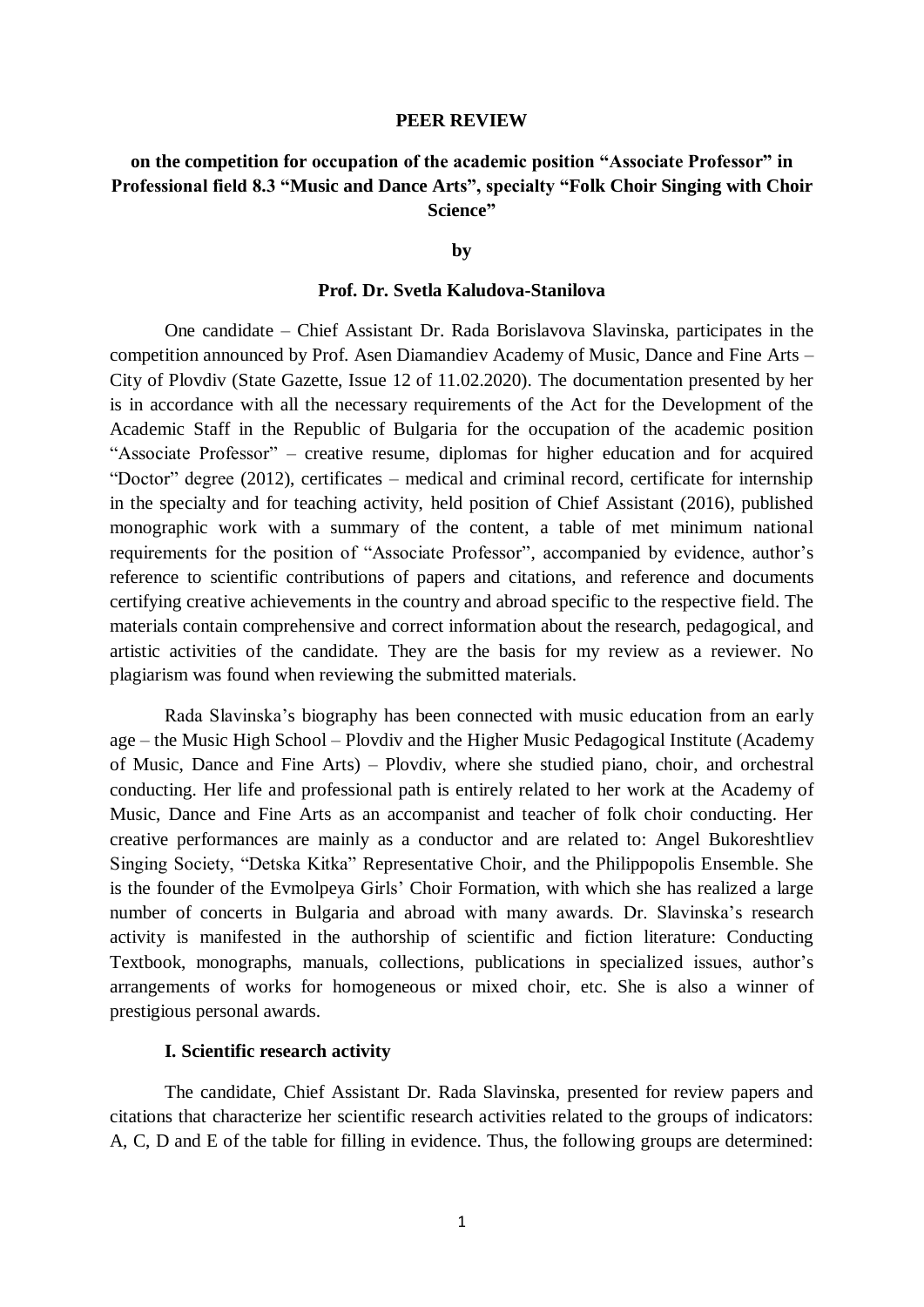1) Dissertation work (group A), 2) Habilitation work (group C), 3) Published: books, reports, studies, author's products and solo concerts (group D), 4) Citations and reviews (group E).

1) Dissertation work (group A). Chief Assistant Dr. Slavinska presents a dissertation work for the award of "Doctor" degree on the topic: *"The Songs of Krasimir Kyurkchiyski for Folk Choir – Specificity and Significance"*. It explores in depth the compositional language of the artist and the significance of the means of expression in comparison with the approaches of other representatives in the genre. Valuable conclusions and summaries have been made about the creative, life, and socially significant path of Kyurkchiyski. With this dissertation Slavinska fulfills the requirement for the number of points under the Rules for implementation of the Act for the Development of the Academic Staff in the Republic of Bulgaria – 50 points.

2) Habilitation work (group C). A monographic work *"Prerequisites for the Emergence of the Songs for Folk Choir Genre"*, Plovdiv 2019, is presented. The book has a volume of 196 pages. The content is structured in an introduction, five sections, conclusion, and references. The scientific interests of Chief Assistant Dr. Slavinska reflect her lasting commitment to the problems related to the genre of folk choir songs. The present study is preceded by the monograph *"Chronology and Characteristics of the Songs for Folk Choir Genre",* published ten years ago. Thus, the author goes into the depth of the issue, presenting a high-value research on current issues. The main direction is to study the attitude of Bulgarian composers to folklore samples until the middle of the XX century and their personal and creative approach in creating choir works.

The work is characterized by well-sustained, logical consistency and completeness. The scientific text proposed to our attention has competence and creativity. The statements are accurate, clear, and legible. The used, significant amount of scientific literature is correctly and precisely reflected.

The introduction emphasizes the relevance of the problem and its significance. It is important for the research to clarify concepts such as: *"folk", "folk song", "folk choir", "songs for folk choir"*, and *"processing"*. The term *"interactivity"* is clarified as a priority, as an interdependence, both between the different types of art and between composer – performance and society for the inclusion of the *"national and specific in Bulgarians to the common for the world"* (p. 11). The author's research pursuits, aimed at different historical stages in the development of society in Europe and Bulgaria, prove the diversity of approaches to folklore patterns: transmission through oral tradition, means of enlightenment and spiritual elevation, anonymous professional creativity, *"conscious introduction of Bulgarian melodies in the author's work"* (p. 62). The historical review in the first section traces the place and significance of the folk song as a basis for the development of professional music. In a logical sequence of exposition, Slavinska applies an analytical approach to the indicated periods in the various sections and emphasizes the importance of socio-cultural conditions for the spiritual growth of the Bulgarians, their attitude to traditional values, and their view of the world. Folk song is a major product of aesthetic needs, as an important *"type of cultural communication*" (p. 33).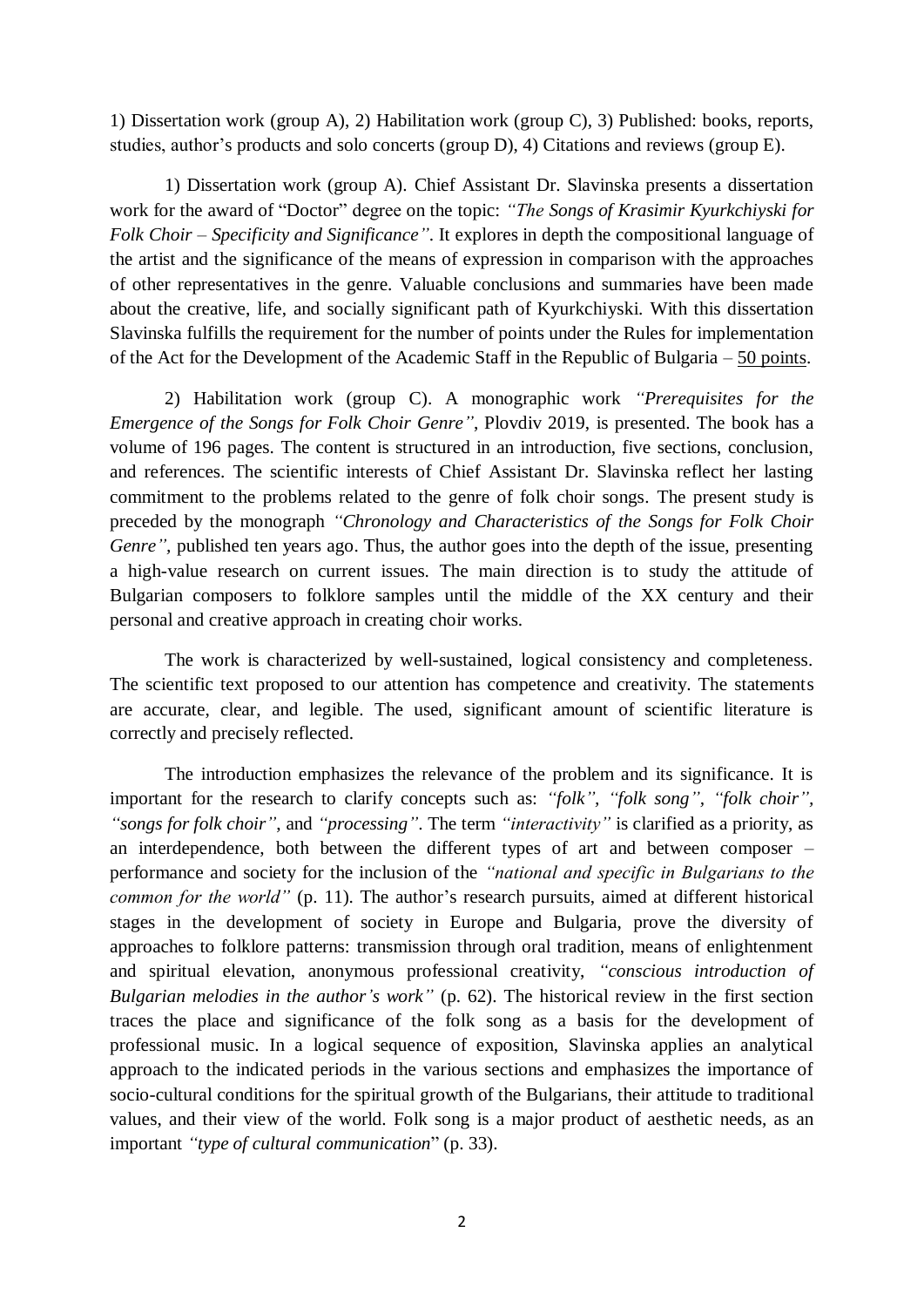The next three sections are essential for the research, in which the candidate enters deep spaces in the research thesis. The folk song tradition is accepted as a solid basis for the development of professional musical art and compositional approaches to authentic samples. The path taken by the musicians is outlined to prove the differences in the structure of the folk song and its uniqueness, compared to the well-known features. Through an in-depth analysis of the work of first and second generation composers, the evolutionary changes in the approaches to folk singing applied in works for various choir formations are traced. This leads to a synthesis of musical, historical, socio-cultural, and educational prerequisites for the emergence of the genre "Songs for Folk Choir". Each section ends with a summary and valuable conclusions about the evolution of the approaches to the folklore patterns and the means of expression of the composers, concerning harmonious and polyphonic language, architecture, musical form, and expression. The presented theoretical work is the first attempt to clarify the emergence of the genre "Songs for Folk Choir", creating a national polyphonic style, deeply connected with the specifics of folklore and its artistic transformation. In the overall presentation of the monograph the author's aspiration to demonstrate her own, personal research style is evident. The work is presented as a scientific and scientific-applied development. It proves the fulfillment of the required number of points under the Rules for implementation of the Act for the Development of the Academic Staff in the Republic of Bulgaria, indicators group  $C - 100$  points.

3) Published books, reports, studies, author's products, and solo concerts (group D). The emphasis in the proposed scientific publications is the monograph *"Chronology and Characteristics of the Songs for Folk Choir Genre"*. This study is the first of its kind, which traces the historical conditionality of its appearance, development, and creative pursuits of composers to create works based on folk intonations in order to build a new genre for Bulgarian musical culture in the national style. The described biographical data and a brief analysis of the compositional means of expression of 22 of the most prominent artists in the genre prove the wide practical applicability of the monograph. It counts for 100 points.

The author's edition *"Obarkvatsiya" /Confusion/* – eight children's songs with piano accompaniment and a richly illustrated book of poems by Dr. Slavinska, is a valuable edition for children (50 points).

The presented creative performance "Solo concert of the Evmolpeya Choir" – *"Whiff from Vienna"* shows the vocal and performing skills of the formation under the direction of the candidate for successful performance of works of various genres. (35 points).

The reports that the candidate presents in the habilitation report concern topics related to the habilitation work and others such as: Plovdiv Waldhorn School and manual issues in the dimensionless transformation. Leading creative performances with a total of 115 points are also presented.

4) In citations and reviews (group E), the candidate offers evidence for 2 citations and 3 reviews with a total of 50 points from this indicator.